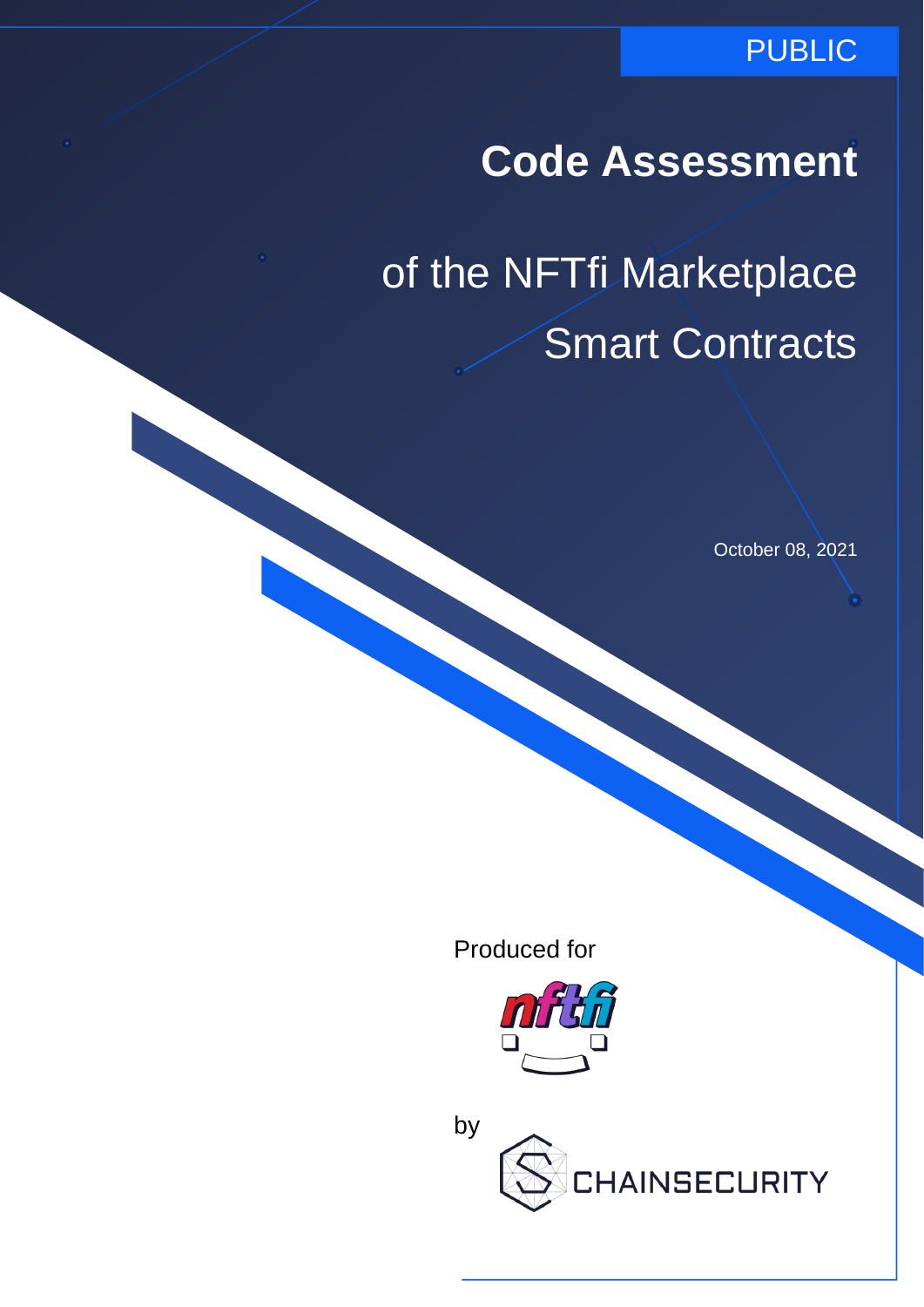# **Contents**

 $\circledS$ 

| <b>1 Executive Summary</b>      | $\mathbf{3}$     |
|---------------------------------|------------------|
| <b>2 Assessment Overview</b>    | $\overline{4}$   |
| 3 Limitations and use of report | 7                |
| 4 Terminology                   | 8                |
| 5 Findings                      | $\boldsymbol{9}$ |
| <b>6 Resolved Findings</b>      | 10 <sup>°</sup>  |
| <b>Notes</b>                    | 18               |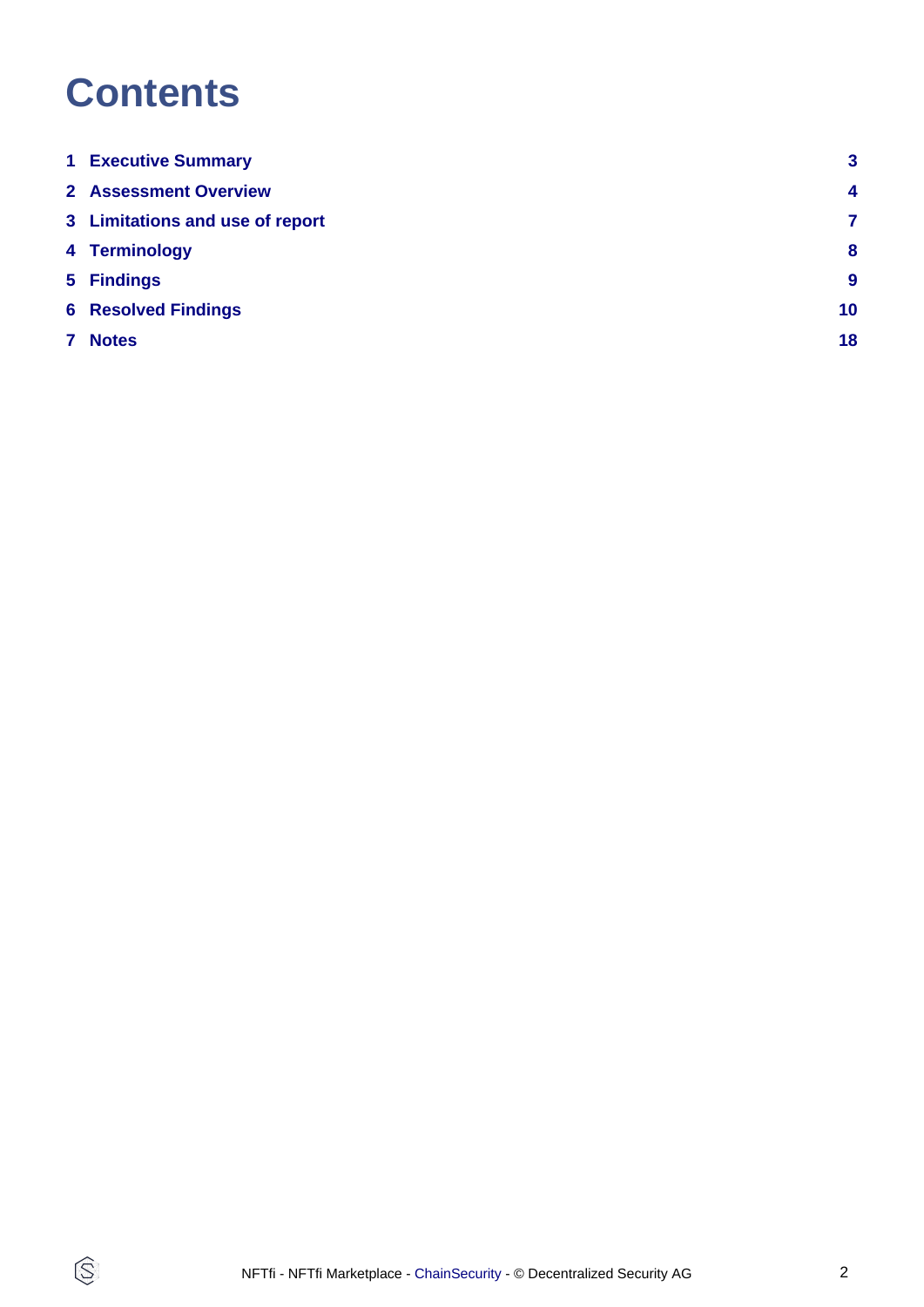# <span id="page-2-0"></span>**1 Executive Summary**

Dear NFTfi team,

First and foremost we would like to thank NFTfi for giving us the opportunity to assess the current state of their NFTfi Marketplace system. This document outlines the findings, limitations, and methodology of our assessment.

All identified findings have been resolved.

The communication with the team was helpful in resolving open questions.

We hope that this assessment provides more insight into the current implementation and provides valuable findings. We are happy to receive questions and feedback to improve our service and are highly committed to further support your project.

Sincerely yours,

IS.

**ChainSecurity** 

## **1.1 Overview of the Findings**

Below we provide a brief numerical overview of the findings and how they have been addressed.

| <b>Critical</b> -Severity Findings | $\mathbf 0$ |
|------------------------------------|-------------|
| <b>High-Severity Findings</b>      | 1           |
| <b>• Code Corrected</b>            |             |
| Medium-Severity Findings           | 5           |
| <b>• Code Corrected</b>            | 5           |
| <b>Low</b> )-Severity Findings     | 11          |
| <b>• Code Corrected</b>            | 10          |
| • Specification Changed            | 1           |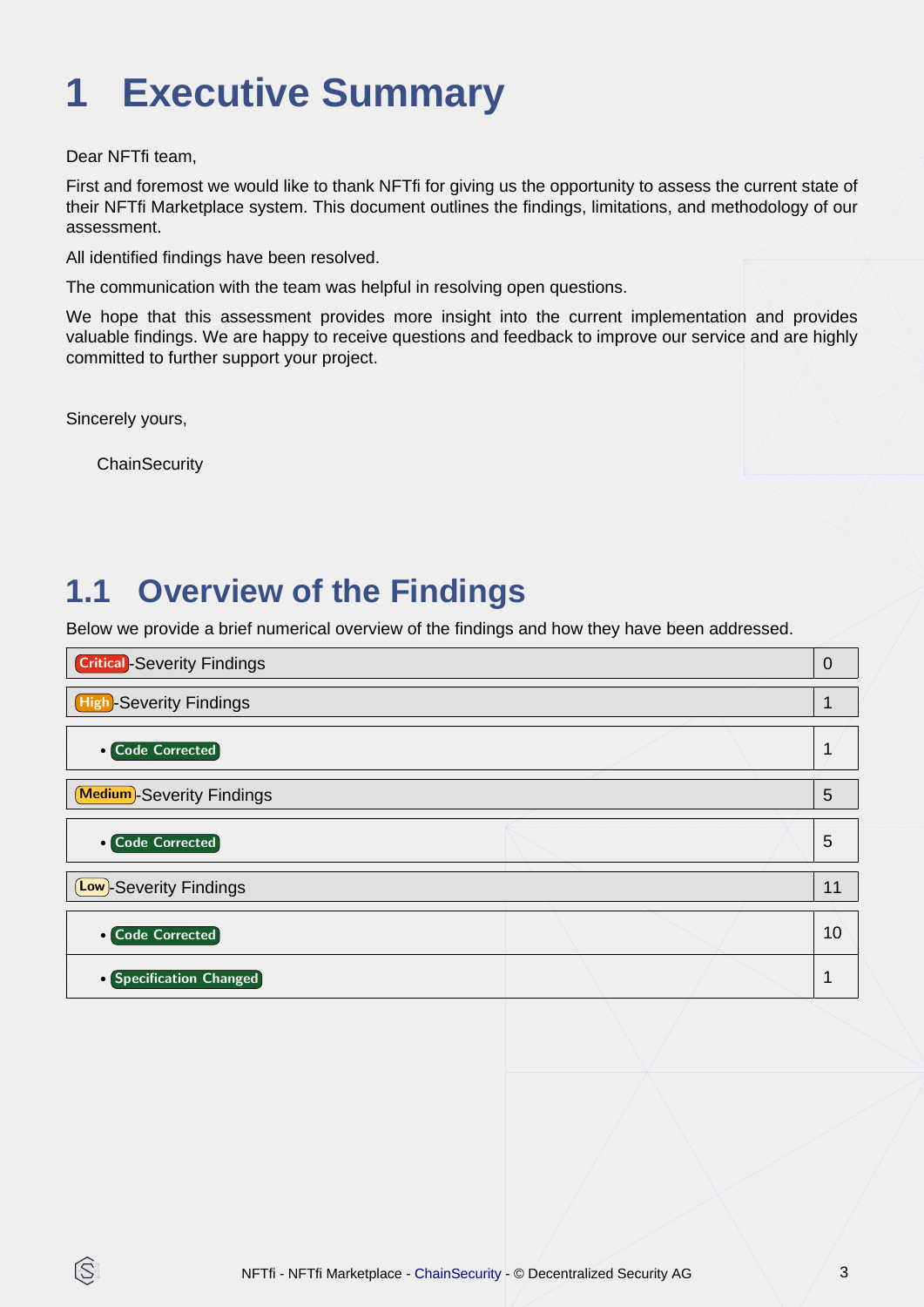# <span id="page-3-1"></span><span id="page-3-0"></span>**2 Assessment Overview**

In this section, we briefly describe the overall structure and scope of the engagement including the code commit which is referenced throughout this report.

## **2.1 Scope**

The assessment was performed on the source code files inside the NFTfi Marketplace repository based on the documentation files. The smart contracts in the contracts directory were assessed. The table below indicates the code versions relevant to this report and when they were received.

| Jate            | Commit Hash                              | <b>Note</b>     |
|-----------------|------------------------------------------|-----------------|
| August 27 2021  | 40235826e735f381e4dfeb367544365c4b748c22 | Initial Version |
| October 07 2021 | cde92876065456ab7da30bbdb054798df39f196b | Second Version  |

For the solidity smart contracts, the compiler version 0.8.4 was chosen.

### **2.1.1 Excluded from scope**

The following smart contracts are excluded from the scope:

- contracts/governance
- contracts/test

## **2.2 System Overview**

This system overview describes the initially received version ( Version 1 ) of the contracts as defined in the [Assessment Overview](#page-3-1).

NFTfi offers a platform for receiving loans while offering an NFT as collateral. The current system supports peer-to-peer loans. Meaning, a borrower offers an NFT as collateral and a lender transfers ERC-20 tokens to the borrower. In case the payback time is exceeded, the lender has the right to liquidate the loan and withdraw the NFT from the lending contract. Furthermore, renegotiations of the loan terms are possible in the NFTfi Marketplace.

### **2.2.1 Loans**

There are two ways of creating a loan:

- **The lender accepts a listing.**
	- 1. The lender sees the request for a loan in the front-end with the signed loan terms defined by the borrower.
	- 2. The lender calls acceptListing and provides an offer that matches the loan terms.
	- 3. The signature is verified.
	- 4. The loan is created. Hence, the NFT is locked in the loan contract while the ERC-20 tokens are transferred to the borrower.

#### • **The borrower accepts an offer.**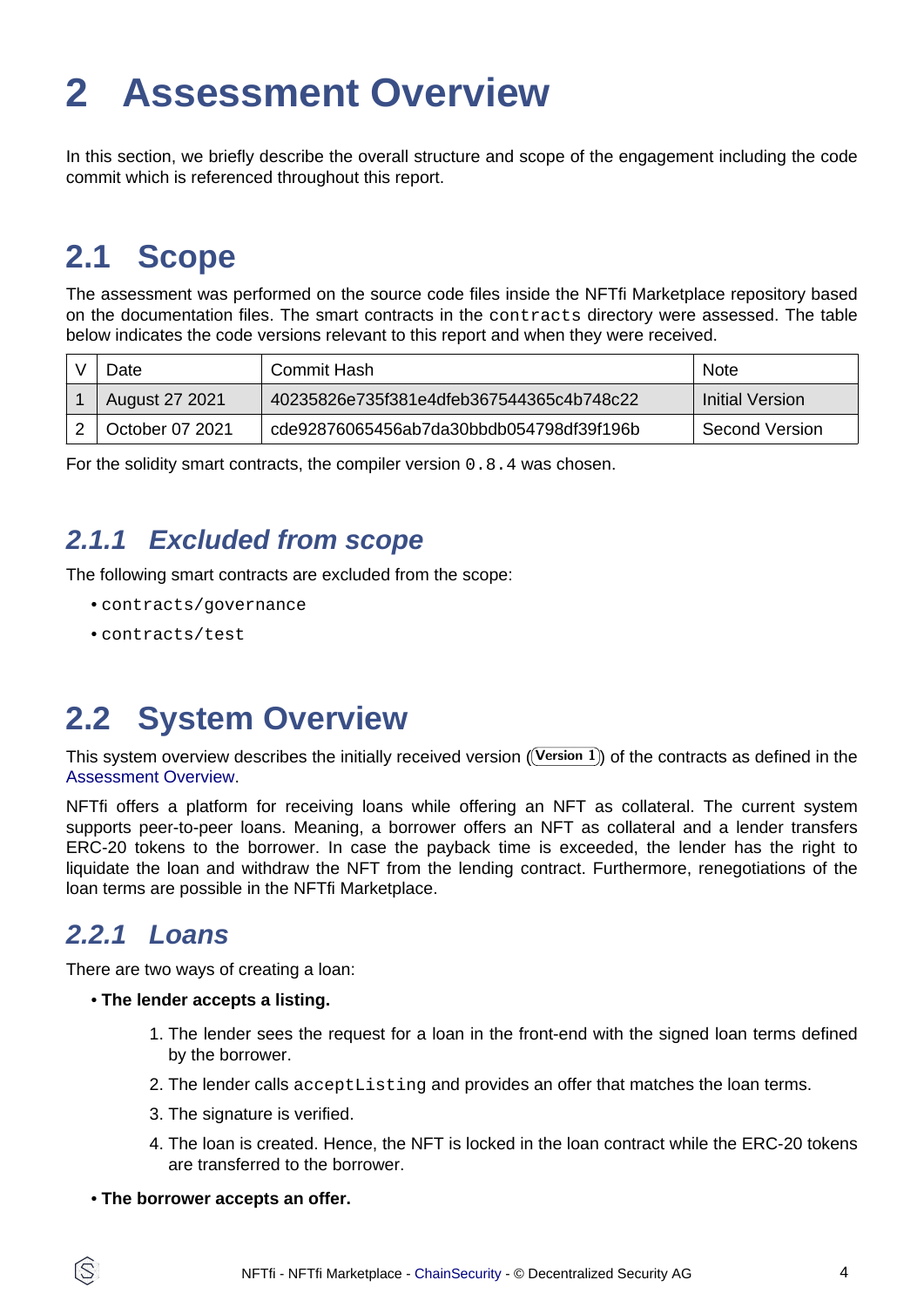- 1. The borrower sees a loan offer, signed by the lender, in the front-end.
- 2. The borrower calls acceptOffer while providing the signed offer as an argument.
- 3. The signature is verified.
- 4. The loan is created. Hence, the NFT is locked in the loan contract while the ERC-20 tokens are transferred to the borrower.

The borrower and the lender receive receipts, the obligatory note and the promissory note. These are defined in the SmartNft contracts, are NFTs and, thus, are transferrable. The owner of the obligatory note receives the collateral back on payback. The owner of the promissory note receives the payment on payback or receives the NFT collateral on liquidation.

There are two ways to end a loan:

- The loan is paid back: The holder of the obligatory note (borrower) receives the NFT while the lender receives the amount lent plus the interest. Paybacks can occur at any time.
- The loan is liquidated: The holder of the promissory note (lender) receives the NFT. Liquidation can only occur if the loan repayment is overdue.

Furthermore, loans can be renegotiated at any time, even if the loan is overdue. The renegotiation process works as follows:

- 1. The lender signs a renegotiation offer and sends it to the borrower.
- 2. The borrower can accept by calling renegotiateLoan.
- 3. The signature is verified and the loan data is modified.

The current system supports two loan types:

- Fixed direct loans: Peer-to-peer loans with a fixed payback amount.
- Pro-rated direct loans: Peer-to-peer loans with an increasing payback amount. Early paybacks are cheaper than late paybacks.

Similar loan types (e.g. direct loans) share a loan coordinator who registers loans and manages the SmartNft minting and burning. Note that on loan creation a referral fee, specified by the borrower, could be transferred to a referrer, specified by the lender. Also, on token payback, the borrower pays an admin fee to the system. That fee is distributed to the governance and the revenue-share partner specified on loan creation by the borrower.

### **2.2.2 Supported Tokens**

The system support[s ERC-721](https://eips.ethereum.org/EIPS/eip-721) tokens, CryptoKitties a[nd ERC-1155](https://eips.ethereum.org/EIPS/eip-1155) tokens. Furthermore, the system allows bundles in form [of ERC-998](https://eips.ethereum.org/EIPS/eip-998) top-down ERC-721 token bundles as collateral. The standard, however, was extended to also support ERC-1155 tokens in the bundles. However, the extended ERC-998 contract is not whitelisted but the ImmutableBundle contract address is. That contract wraps the bundle so that children cannot be modified during the loan-taking.

The NFT contracts whitelisted are stored in the PermittedNFTs contract. Similarly, supported ERC-20 tokens are whitelisted in the PermittedERC20s contract. NFTs contracts map also to transfer wrappers.

### **2.2.3 Registries**

Besides the whitelisted tokens and the wrapper registry, the system has several other registries:

- PermittedPartners: Maps addresses to revenue shares for the admin fee.
- LoanRegistry: Maps loan types to contract addresses.
- NftfiHub: Central source of truth that provides the addresses for registries and loan coordinator addresses.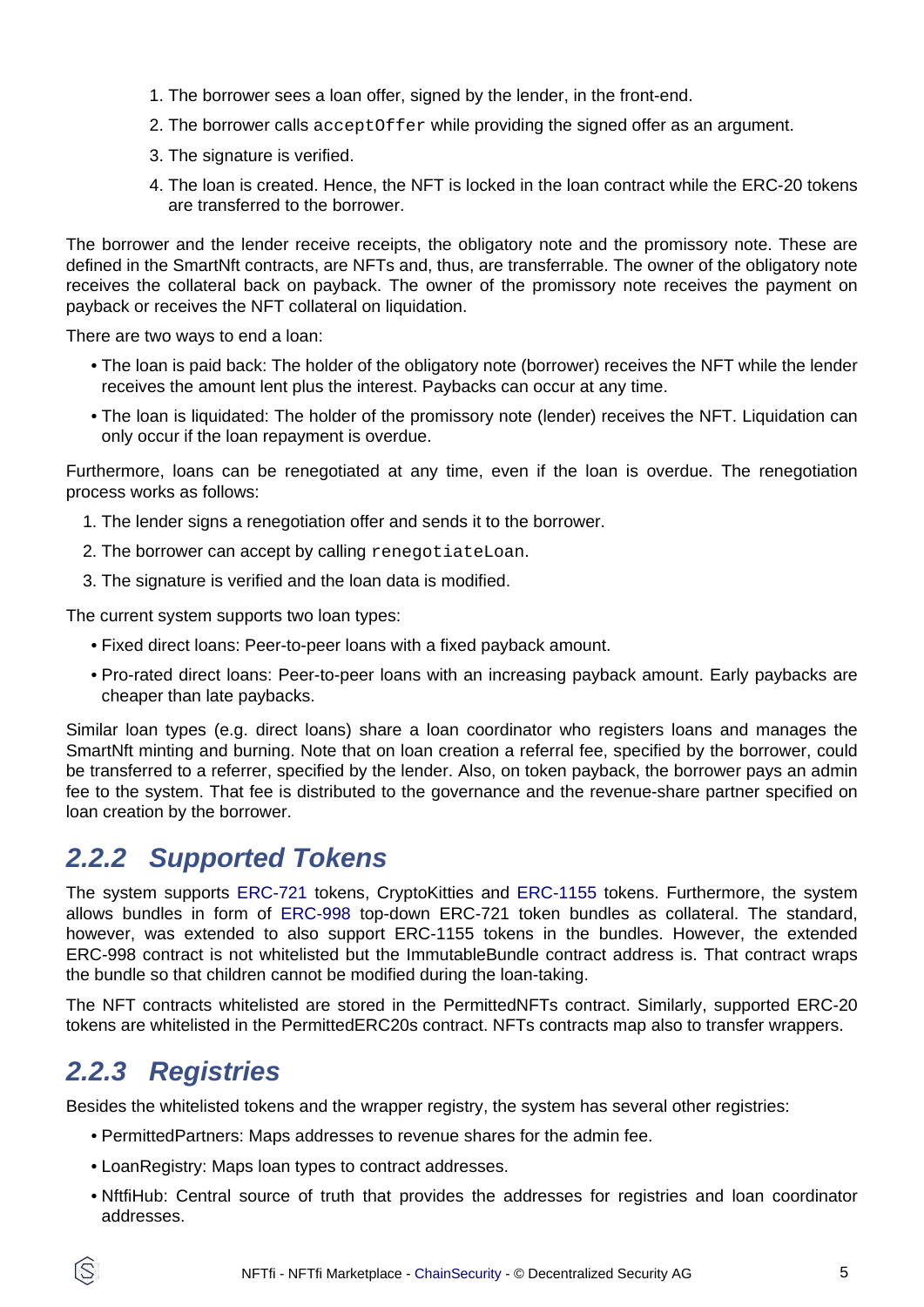The system can be extended by deploying additional contracts and registering them appropriately in the system.

### **2.2.4 Roles and Trust Model**

Users: There are two types of users, the borrowers and the lenders. Users of the system are untrusted and are expected to behave unpredictably.

Governance: The governance is expected to be the NFTfi DAO and is assumed to behave honestly. However, some safeguards to prevent errors should be in place. Also, the lending terms agreed on should always be honoured and should not be changeable by governance (e.g. fees agreed on creation, token support for payback, allowed payback/liquidations when the contract is paused). Governance is also trusted to carefully evaluate whitelisting and other decisions.

Referrer: The referrers receive fees and do not interact with the system directly. However, they are untrusted.

Revenue Share Partner: The revenue share partners are fully trusted and must be whitelisted by the governance.

Tokens: Tokens are trusted since governance must whitelist them.

### **2.2.5 Updates in Version 2**

ĺS

Some of the updates are mentioned in the following list, however this includes only some relevant additional functionality.

- Renegotiations also transfer fees to the governance.
- Airdropped ERC-721, ERC-1155 and ERC-20 tokens can now be drained by the governance.
- SmartNfts can only be held by EOAs or whitelisted contract addresses.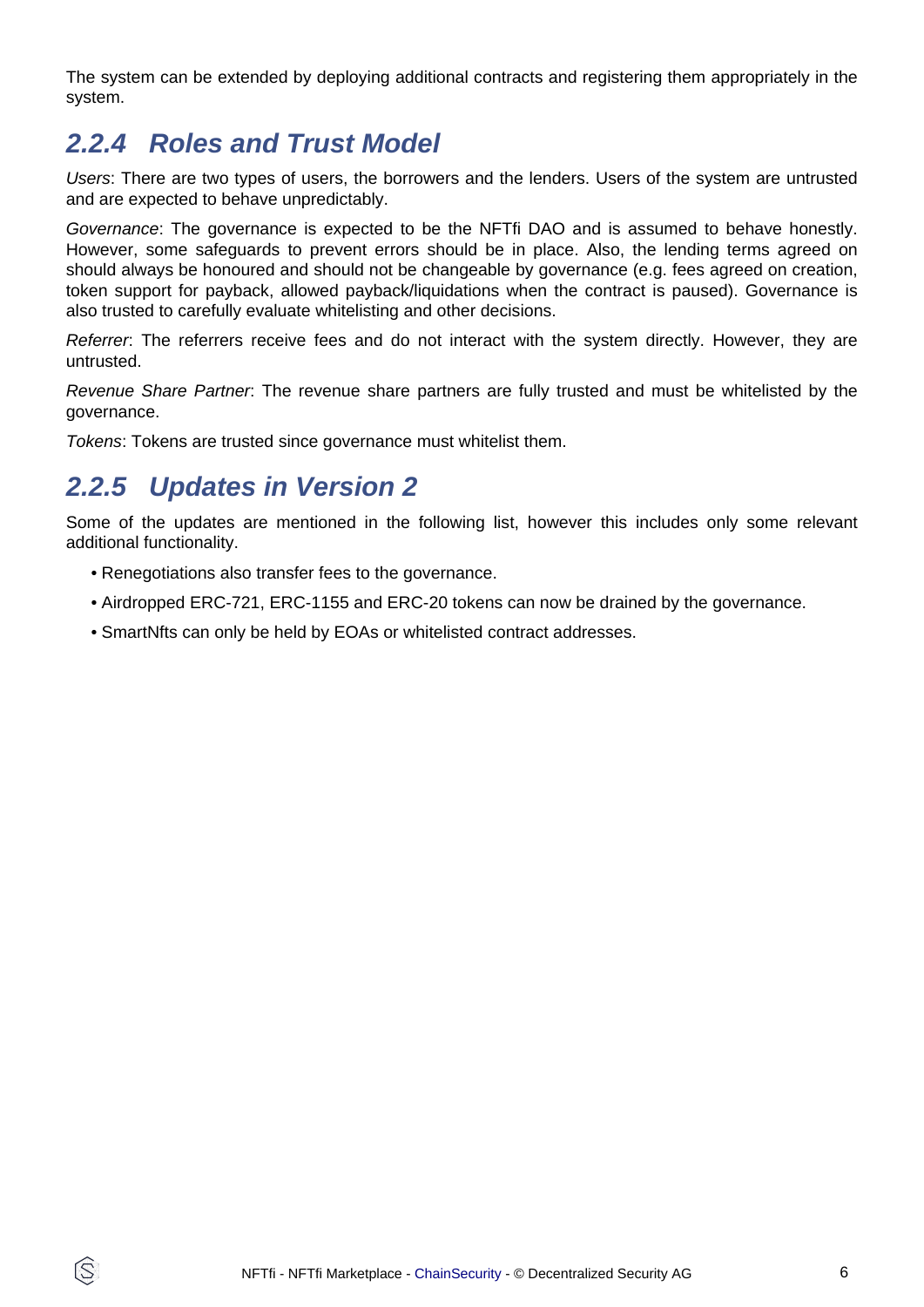# <span id="page-6-0"></span>**3 Limitations and use of report**

Security assessments cannot uncover all existing vulnerabilities; even an assessment in which no vulnerabilities are found is not a guarantee of a secure system. However, code assessments enable discovery of vulnerabilities that were overlooked during development and areas where additional security measures are necessary. In most cases, applications are either fully protected against a certain type of attack, or they are completely unprotected against it. Some of the issues may affect the entire application, while some lack protection only in certain areas. This is why we carry out a source code assessment aimed at determining all locations that need to be fixed. Within the customer-determined time frame, ChainSecurity has performed an assessment in order to discover as many vulnerabilities as possible.

The focus of our assessment was limited to the code parts associated with the items defined in the engagement letter on whether it is used in accordance with its specifications by the user meeting the criteria predefined in the business specification. We draw attention to the fact that due to inherent limitations in any software development process and software product an inherent risk exists that even major failures or malfunctions can remain undetected. Further uncertainties exist in any software product or application used during the development, which itself cannot be free from any error or failures. These preconditions can have an impact on the system's code and/or functions and/or operation. We did not assess the underlying third party infrastructure which adds further inherent risks as we rely on the correct execution of the included third party technology stack itself. Report readers should also take into account the facts that over the life cycle of any software product changes to the product itself or to its environment, in which it is operated, can have an impact leading to operational behaviours other than initially determined in the business specification.

ÍS.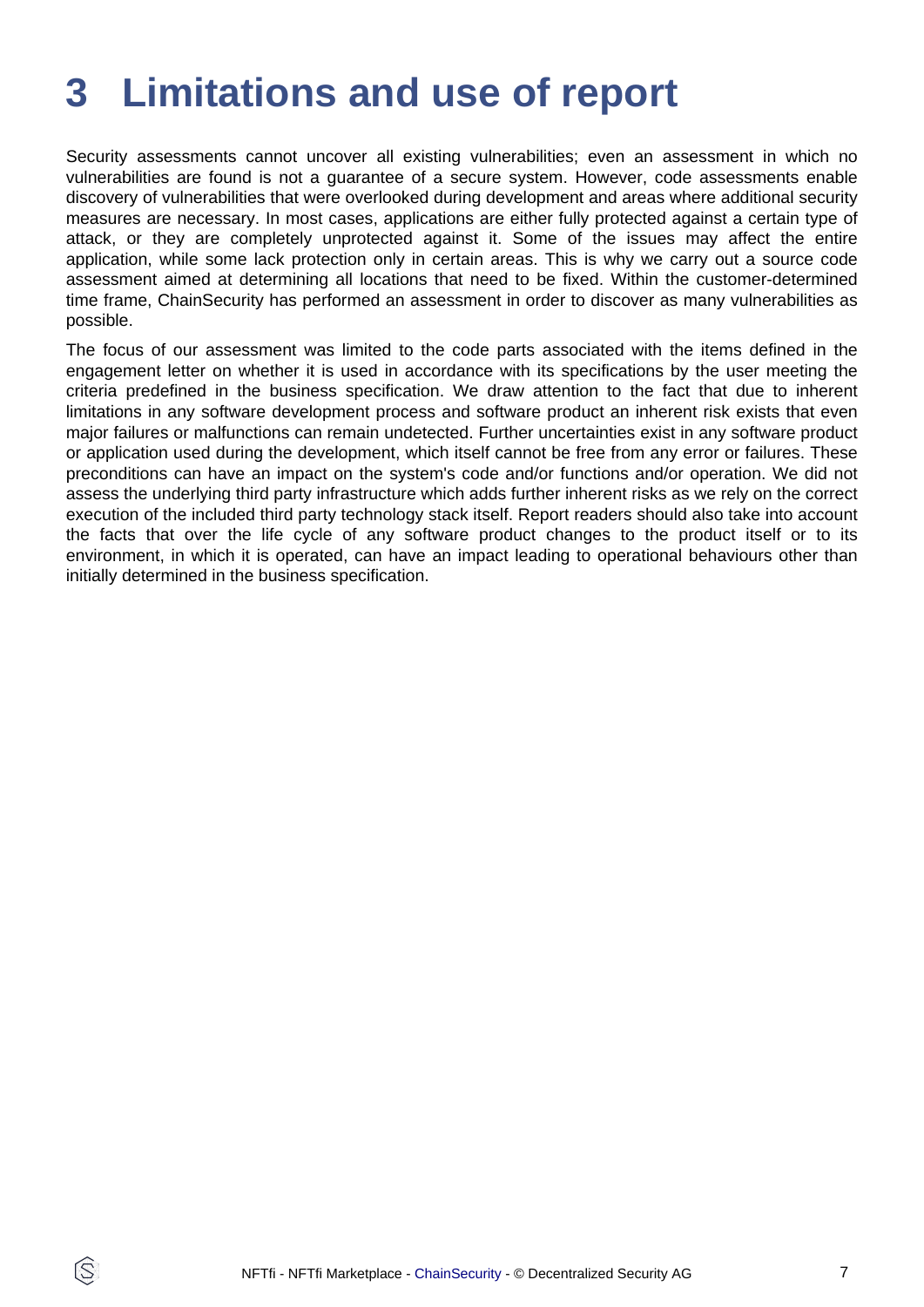# <span id="page-7-0"></span>**4 Terminology**

ĺS

For the purpose of this assessment, we adopt the following terminology. To classify the severity of our findings, we determine the likelihood and impact (according to the CVSS risk rating methodology).

- Likelihood represents the likelihood of a finding to be triggered or exploited in practice
- Impact specifies the technical and business-related consequences of a finding
- Severity is derived based on the likelihood and the impact

We categorize the findings into four distinct categories, depending on their severities. These severities are derived from the likelihood and the impact using the following table, following a standard risk assessment procedure.

| <b>Likelihood</b> | <b>Impact</b>   |             |               |
|-------------------|-----------------|-------------|---------------|
|                   | High            | Medium      | Low           |
| High              | <b>Critical</b> | <b>High</b> | <b>Medium</b> |
| Medium            | High            | Medium      | $\lfloor$ Low |
| Low               | <b>Medium</b>   | Low         | Low           |

As seen in the table above, findings that have both a high likelihood and a high impact are classified as critical. Intuitively, such findings are likely to be triggered and cause significant disruption. Overall, the severity correlates with the associated risk. However, every finding's risk should always be closely checked, regardless of severity.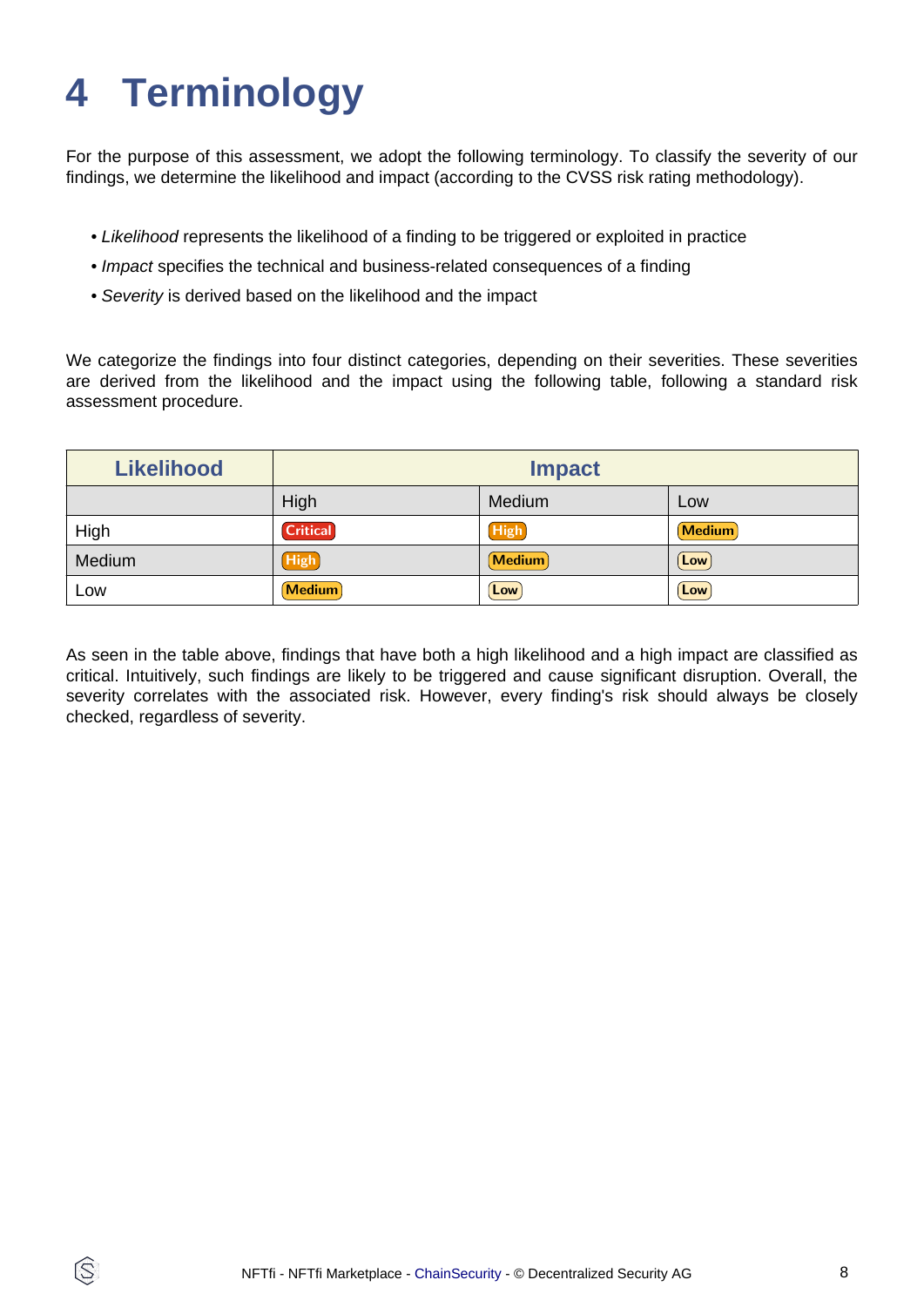# <span id="page-8-1"></span><span id="page-8-0"></span>**5 Findings**

Ç

In this section, we describe any open findings. Findings that have been resolved, have been moved to the [Resolved Findings](#page-9-1) section. All of the findings are split into these different categories:

- Security : Related to vulnerabilities that could be exploited by malicious actors
- Design : Architectural shortcomings and design inefficiencies
- Correctness : Mismatches between specification and implementation

Below we provide a numerical overview of the identified findings, split up by their severity.

| <b>Critical</b> -Severity Findings | U |
|------------------------------------|---|
| <b>High-Severity Findings</b>      |   |
| <b>Medium</b> -Severity Findings   |   |
| <b>Low</b> -Severity Findings      |   |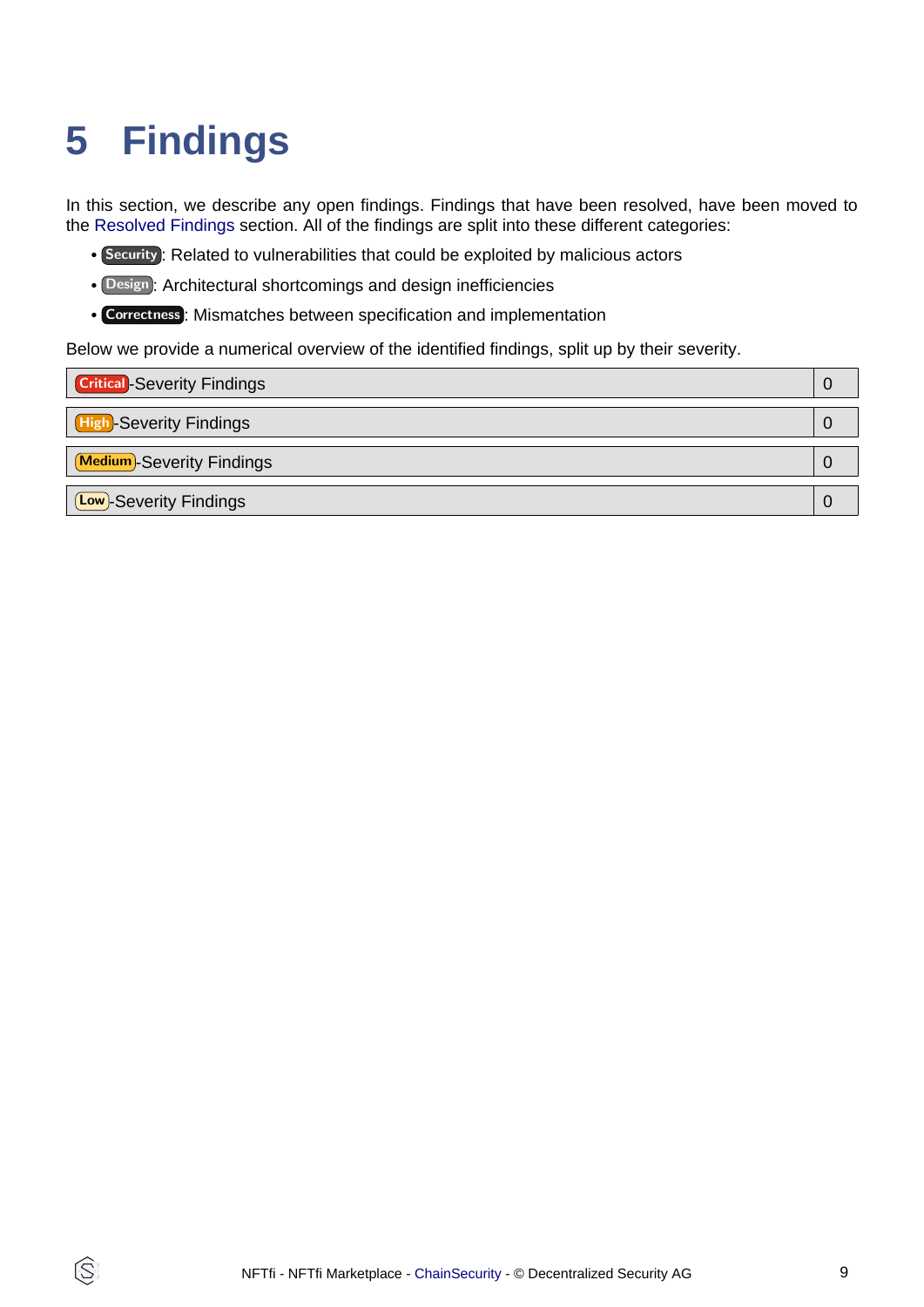# <span id="page-9-1"></span><span id="page-9-0"></span>**6 Resolved Findings**

Here, we list findings that have been resolved during the course of the engagement. Their categories are explained in the [Findings](#page-8-1) section.

Below we provide a numerical overview of the identified findings, split up by their severity.

| <b>Critical</b> -Severity Findings |  |
|------------------------------------|--|
| <b>D</b> -Severity Findings        |  |

• [Offer/Listing Signature Valid for Any Loan Contract](#page-9-2) Code Corrected

Medium -Severity Findings 5

- [Broken/Partial ERC165 Support](#page-10-0) Code Corrected
- [No Sanity Check on Revenue Share](#page-11-0) Code Corrected
- [Renegotiation Replays Possible](#page-11-1) Code Corrected
- [SmartNFTs May Not Be Composable With Other Protocols](#page-11-2) Code Corrected
- [Undeployable SmartNFTs](#page-12-0) Code Corrected

#### Low -Severity Findings 11

- **[Anyone Can Liquidate](#page-12-1) Code Corrected**
- [Double Getters](#page-13-0) Code Corrected
- [Event Issues](#page-13-1) Code Corrected
- [Gas Inefficiencies](#page-13-2) Code Corrected
- [Gas Inefficiencies in SmartNFTs supportsInterface\(\)](#page-14-0) Code Corrected
- [Maximum Number of Loans May Be Violated](#page-14-1) Code Corrected
- [Maximum Repayment Amount](#page-15-0) Code Corrected
- [Not Using safeTransfer for ERC-20 Transfers](#page-15-1) Code Corrected
- [Renegotiation on Wrong Contract Possible](#page-15-2) Code Corrected
- [Repetitive Validation on Batch Child Transfer](#page-16-0) Code Corrected
- [Specification Mismatch](#page-16-1) Specification Changed

### <span id="page-9-2"></span>**6.1 Offer/Listing Signature Valid for Any Loan Contract** Security High Version 1 Code Corrected

The current system requires the Offer or the ListingTerms struct to be signed. However, no information about for which contract address this struct is intended to be used. Thus, it allows the accepting party publishing a loan on-chain to decide whether the loan will be pro-rated or fixed (or other loan types in the future).

Assume the following scenario:

ĺS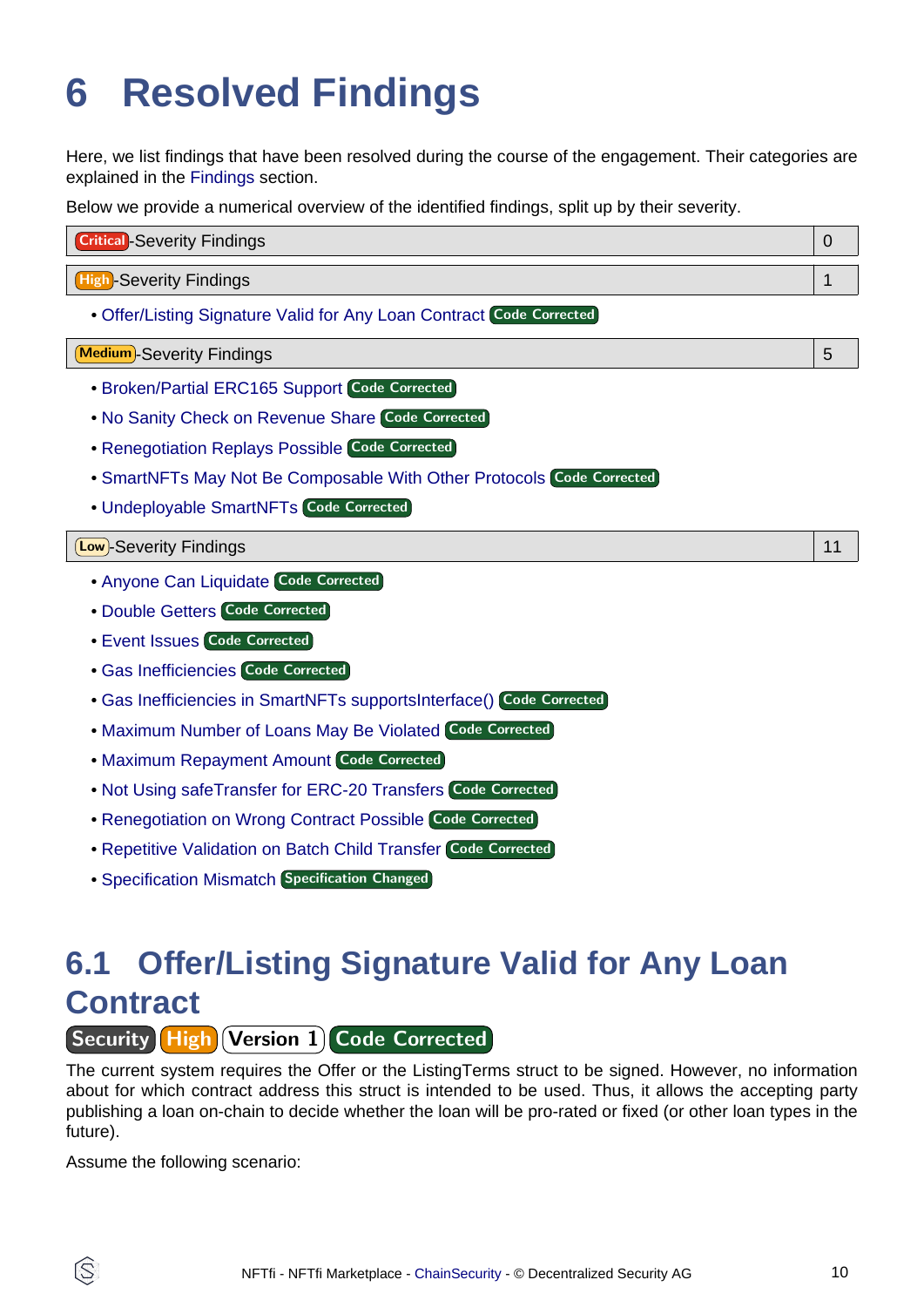- 1. Alice talks off-chain to Bob and makes her the offer to lend 100 DAI for her ERC-721 collateral token as a fixed loan where the maximum repayment amount is 200 DAI. Bob sets the loan interest rate to 0 since it is not needed for the loan.
- 2. Bob sends the signed offer to Alice.
- 3. Alice now calls acceptOffer on the pro-rated contract. Loan terms get prepared for later calculations. acceptOffer is called internally.
- 4. Now lender signatures are verified for the offer. Since nothing changed, the call succeeds.
- 5. Alice can pay back the loan cheaper than Bob agreed to.

In this scenario, Bob would need to have had the pro-rated contract approved for some DAI (e.g. Bob could be an active lender).

Furthermore, the signature could be used on multiple contracts. However, this requires the NFT to be a ERC-1155 token. In such a scenario, Alice could receive a pro-rated and a fixed loan while having only one signature of Bob.

Similar issues may arise in the case of signing listings where the lender could for example make a pro-rated loan a fixed loan. Since the borrower could be an active user of the platform, making both lending contracts an operator is a plausible assumption. Again, double-loans can be created if the NFT is an ERC-1155 token (assuming the contracts are operators of the user's NFTs). Especially, this is dangerous, since the documentation describes giving default NFT approvals for NFTfi contracts.

In conclusion, the system is unaware for which contract a signature is intended to be used. Nonces can be reused since they are not stored globally but per lending contract. Hence, replay attacks are possible.

#### **Code corrected:**

Now, the contract address is signed by the party signing. Thus, a loan can be only created on the intended contract.

## <span id="page-10-0"></span>**6.2 Broken/Partial ERC165 Support**

**Design Medium Version 1 Code Corrected** 

Through inheritance the contracts in the composable directory inherit from ERC165 which implements EIP-165 that defines a standard method for publishing and detecting supported interfaces.

function supportsInterface(bytes4 interfaceID) external view returns (bool);

Not all of the aforementioned contracts do overwrite this function to extend its extended functionality.

- ERC9981155Extension additionally implements the IERC998ERC1155TopDown and the IERC1155Receiver interface.
- NftfiBundler implements the INftiBundler functions while it does not explicitly implement the interface (however, the naming suggests otherwise).
- ImmutableBundle further implements the IERC721Receiver interface.

Hence, supportsInterface() will not return true for some of the interfaceId it supports.

#### **Code corrected:**

The supportsInterface return true for interfaceId of all the implemented interfaces.

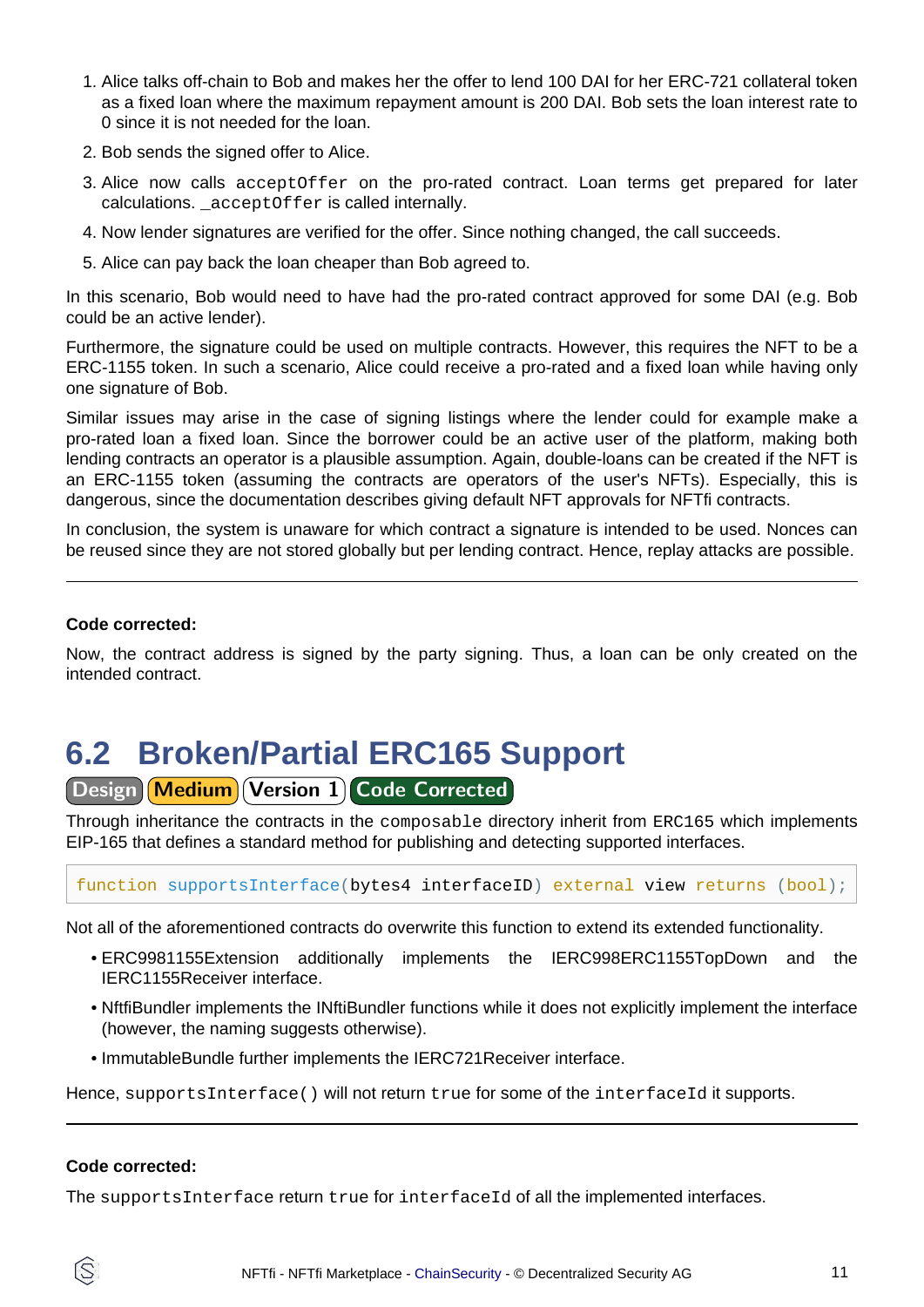### <span id="page-11-0"></span>**6.3 No Sanity Check on Revenue Share Correctness Medium Version 1 Code Corrected**

Partners can earn a share of the administrator fee. The percentage can be set with PermittedPartners.setPartnerRevenueShare(). However, this method does not check whether the share exceeds 100%.

Assume a loan starts where that is the case. Then, this percentage would be stored in the loan extras of a loan which cannot be renegotiated nor modified in any way for the loan. Paying back the loan will ultimately revert since an underflow would occur when computing the fee left for the administrator. Hence, the borrower cannot retrieve his collateral back and liquidation is the only possibility to exit the loan.

#### **Code corrected:**

100% cannot be exceeded anymore.

# <span id="page-11-1"></span>**6.4 Renegotiation Replays Possible**

#### Security Medium Version 1 Code Corrected

Renegotiation is a feature that allows the lender to give the borrower an alternative offer after the loan has been created. However, replay attacks may be possible here.

As more loan types will appear, more loan coordinator contracts could be deployed. Following could occur:

- 1. Borrower A has a loan connected to Coordinator A. Borrower B has a loan connected to Coordinator B. The lender is in both cases the same.
- 2. Borrower A and the lender renegotiate the lending terms.
- 3. Borrower B replays the signature while the signature is not expired yet.
- 4. The lender has renegotiated two positions instead of only one.

This attack works as long as the data provided to renegotiation functions is the same.

#### **Code corrected:**

Now, the contract address is signed. Thus, the signature can only be used on the valid contract.

# <span id="page-11-2"></span>**6.5 SmartNFTs May Not Be Composable With Other Protocols**

#### Design Medium Version 1 Code Corrected

When a loan is accepted, two SmartNFT tokens are issued: A promissory note NFT to the lender, and an obligation note NFT to the borrower. The NFT collateral is stored in the NFTfi loan contract until either the borrower repays the loan, or the loan is liquidated. However, when either of these events happen, the SmartNFT tokens are transparently destroyed, and the addresses owning the respective NFTs receive the collateral and payback. That makes the SmartNFTS untraceable by smart contracts. That could be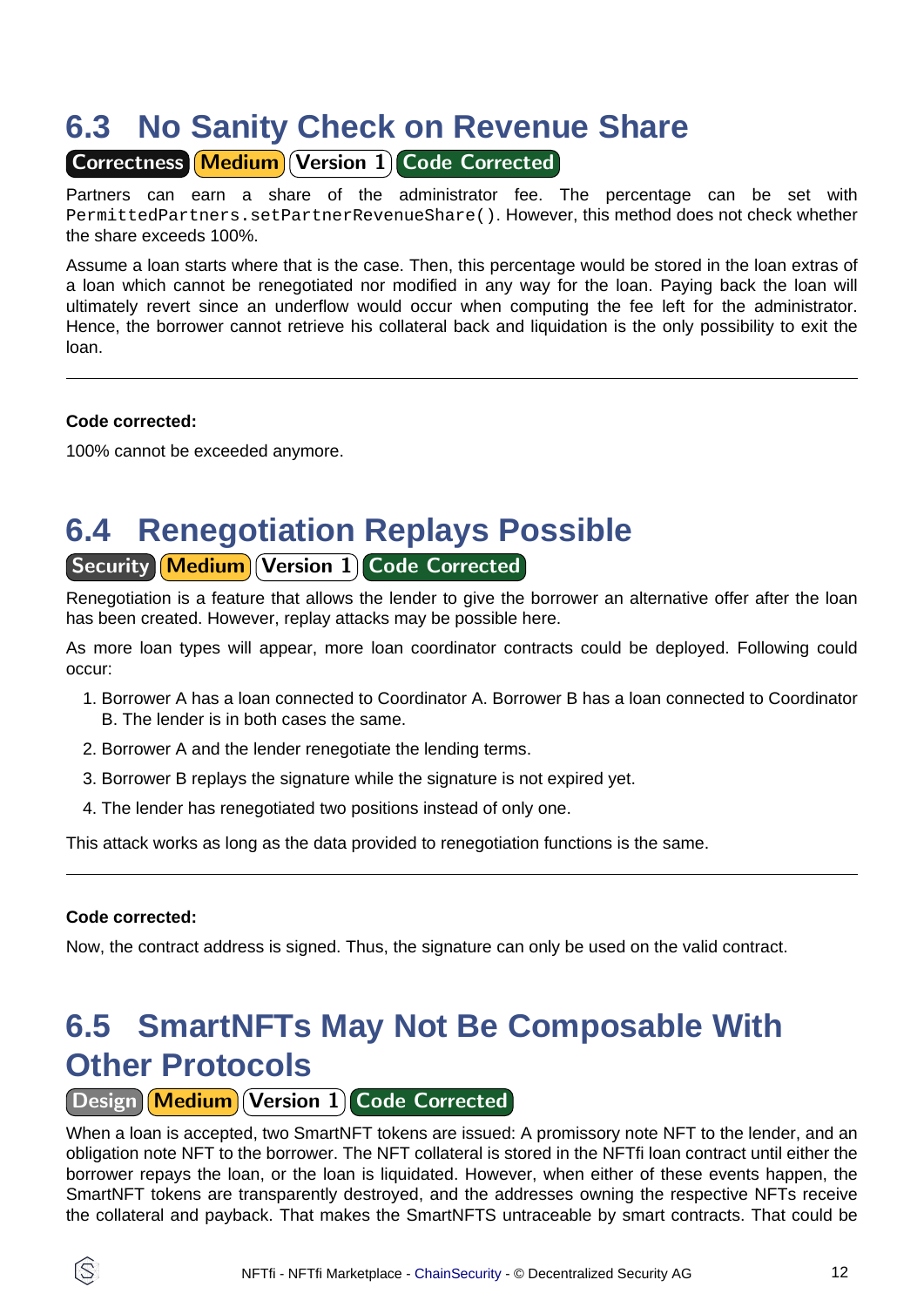hazardous since the documentation specifies that a possible use-case of these NFTS could be trading them (e.g. selling the loan).

Assume the following scenario:

- 1. Lender and borrower agree on a loan, create it, and receive the SmartNFTs.
- 2. As time passes, the lender decides to sell the promissory note on a platform as a fixed-income debt-bearing asset. The promissory note is deposited into a smart contract.
- 3. Now, the borrower pays back the loan. Both SmartNFTs are burned. The collateral is transferred to the borrower. The payback is transferred to the NFT trade platform.

Ultimately, the auction of the promissory note cannot be ended. Hence, funds could get locked in the other contract while the lender does not receive anything.

Similarly, if the SmartNFTs are whitelisted in the PermittedList, funds could get lost in the NFTfi system since SmartNFTs could disappear at any time while a loan contract owning them would be clueless. Also, in such a way ImmutableBundles could lose funds.

To conclude, the immediate burning of SmartNFTs could be hazardous for NFTfi and other platforms as they could disappear at any point in time.

#### **Code corrected:**

Now, only whitelisted contracts or EOAs can hold SmartNFTs. Thus, governance must ensure that whitelisted contracts hold SmartNFTs that handle the scenarios above correctly.

### <span id="page-12-0"></span>**6.6 Undeployable SmartNFTs**

#### **Correctness Medium Version 1 Code Corrected**

SmartNFTs are used for the promissory note and obligation receipt. This contract inherits from OpenZeppelin's access control contract. The deployment of the contract may fail.

```
_setupRole(DEFAULT_ADMIN_ROLE, _admin);
grantRole(LOAN_COORDINATOR_ROLE, _loanCoordinator);
```
It sets \_admin as the default administrator for all roles. If \_admin is not msg.sender, then grantRole will fail.

#### **Code corrected:**

\_setupRole() is now used instead of grantRole in the constructor.

## <span id="page-12-1"></span>**6.7 Anyone Can Liquidate**

Design **Low** Version 1 Code Corrected

The renegotiation feature allows to renegotiate even if the loan has expired. However, anyone can liquidate a loan. Thus, it could be possible that the result is not what the users desired. Moreover, fees that could have been earned will not be received.

#### **Code corrected:**

Now, only the lender can liquidate.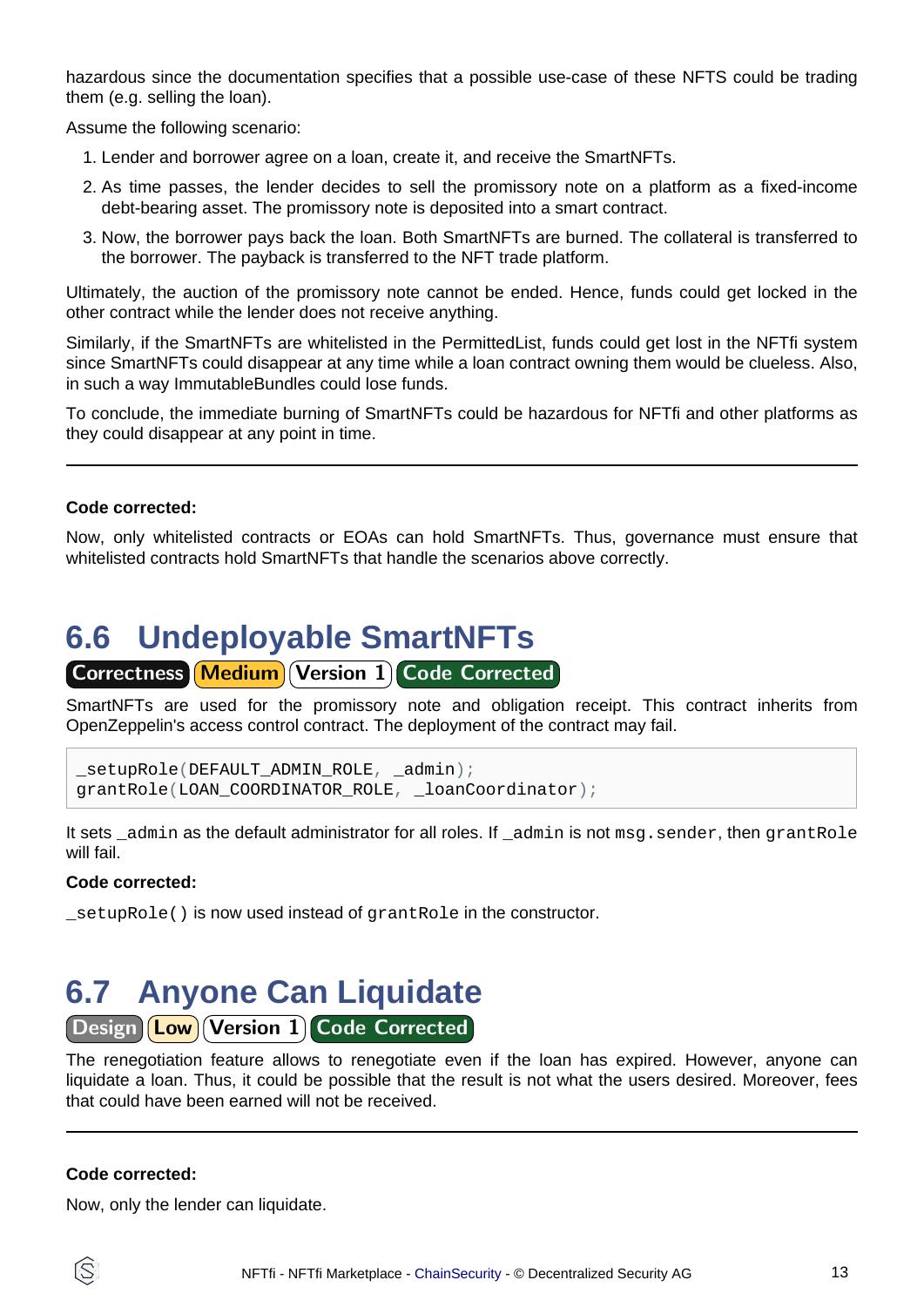## <span id="page-13-0"></span>**6.8 Double Getters**

Design **Low** Version 1 Code Corrected

For each public variable, a getter is automatically generated. However, several contracts implement additional getter functions for public variables which leads to more code and, hence, higher deployment cost.

Some examples of double getters are:

- partnerRevenueShare and getPartnerPermit in PermittedPartners.sol
- nftPermits and getNFTPermit in PermittedNFTs.sol
- erc20Permits and getERC20Permit in PermittedNFTs.sol

Similar examples can be also found in other contracts such as DirectLoanCoordinator, NftfiHub and others. Removing double getters may reduce deployment cost.

#### **Code corrected:**

The double getters have been removed by setting the public variables to private.

### <span id="page-13-1"></span>**6.9 Event Issues**

Design **Low** Version 1 Code Corrected

Many events are emitted in the system helping users and front-ends. However, some event could be indexed to improve the experience. For example:

- The permitted list contracts could index the address of the permitted contract.
- Registry and loan contracts could have also indexed events

Furthermore, some important state changes do not emit events (e.g. updateMaximumLoanDuration or updateMaximumNumberOfActiveLoans). Note that also the renegotiation lacks events.

Emitting more events and indexing some of their parameters could improve the user-experience.

#### **Code corrected:**

ĺS

The events are now indexed and more events are emitted.

### <span id="page-13-2"></span>**6.10 Gas Inefficiencies**

Design Low Version 1 Code Corrected

Structs are passed to the loan functions as arguments. These structs are passed compactly since they use for example uint32. However, some state variables could follow this principle. For example, adminFeeInBasisPoints will never be greater than 10000 but is a uint256. The structs store this as a uint32. However, a smaller data type could also be sufficient. Similar gas optimizations could be made.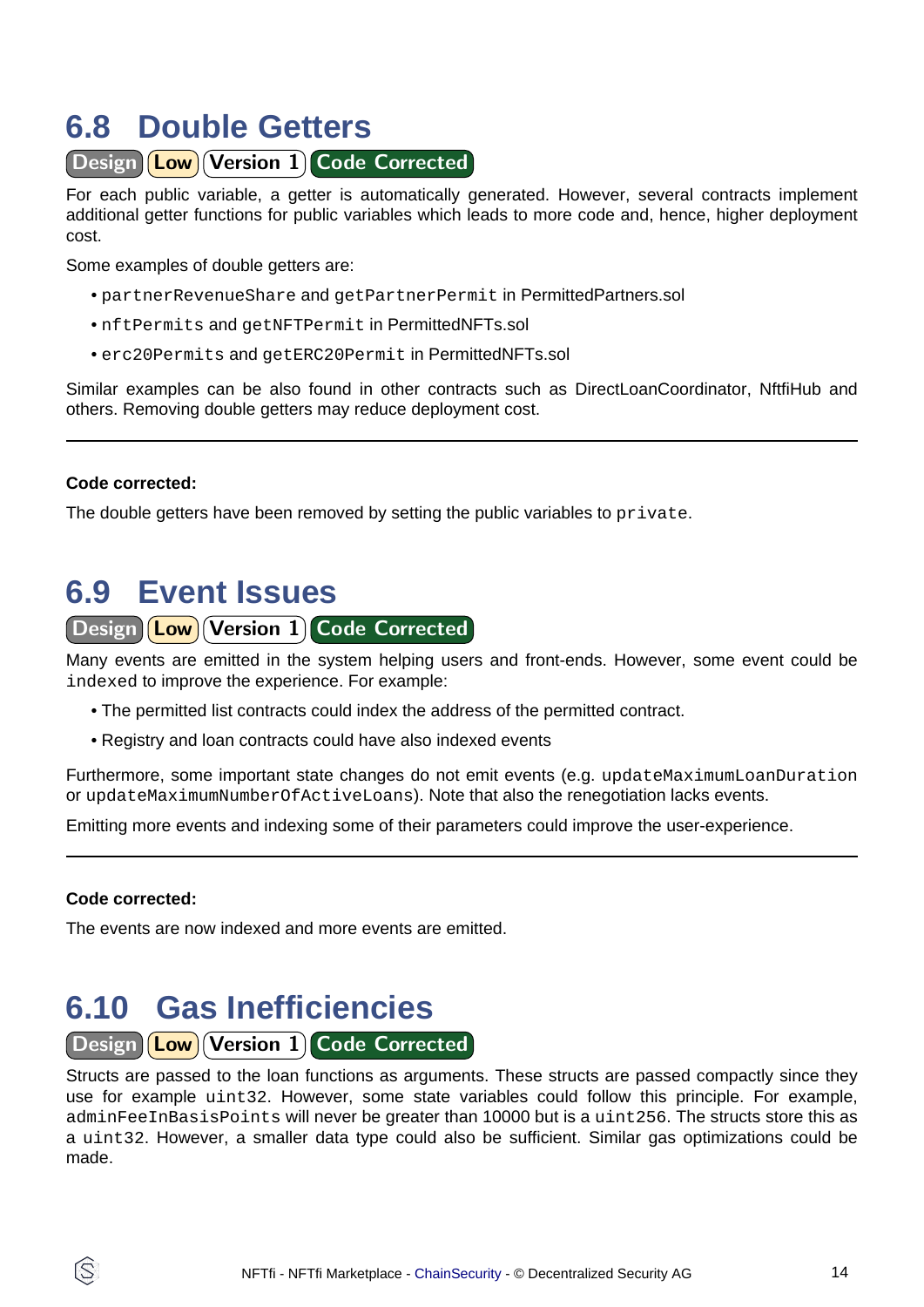Furthermore, since the hub should not change, it could be made immutable in all contracts. For example, DirectLoanCoordinator stores it as an immutable while DirectLoanBase does not. Similar gas savings could be achieved.

Also, some state variable may be redundant. For example, the loan status stored in the loan coordinator. It is only used for checking something when burning the receipt NFTs. However, burning requires the NFT owner to not be zero. Thus, the burn requirements are equivalent to the status checks.

Several retrieved values from storage and from other contracts could be cached in memory instead of reading it multiple times. For example:

- The NFT wrapper is retrieved in loanSanityChecks and when setting up the loan terms.
- loanIdToLoan[id] is read from storage into memory in payBackChecks and then in payBackLoan.

Further redundant storage reads can be found.

Moreover, DirectLoanFixed.\_payoffAndFee is computed as follows:

uint256 interestDue = \_loanTerms.maximumRepaymentAmount - \_loanTerms.loanPrincipalAmount; uint256 adminFee = \_computeAdminFee(interestDue, uint256(\_loanTerms.loanAdminFeeInBasisPoints)); uint256 payoffAmount = ((\_loanTerms.loanPrincipalAmount) + interestDue) - adminFee;

However, the addition could be removed since its result should be the maximum repayment amount.

Overall, gas consumption could be reduced by storing data more compactly, by reducing the number of storage reads and writes, and by removing redundant calculations.

#### **Code corrected:**

Gas consumption has been reduced.

## <span id="page-14-0"></span>**6.11 Gas Inefficiencies in SmartNFTs**

supportsInterface()

Design **Low** Version 1 Code Corrected

NFTs must implement EIP-165's proposed method supportsInterface(). SmartNFT implement this method. Gas could be saved there by calling only the super method which would, in this case, evaluate all the implementations of the parent classes and cover all implemented interfaces.

Moreover, deployment cost could be reduced by reducing the code size by using the methods and modifiers inherited from AccessControl. Thus, duplicated code could be removed.

#### **Code corrected:**

The gas consumption of the code has been optimized.

### <span id="page-14-1"></span>**6.12 Maximum Number of Loans May Be Violated** Correctness **Low** Version 1 Code Corrected

The administrator is allowed to specify a maximum number of loans allowed. The following invariant should always hold:

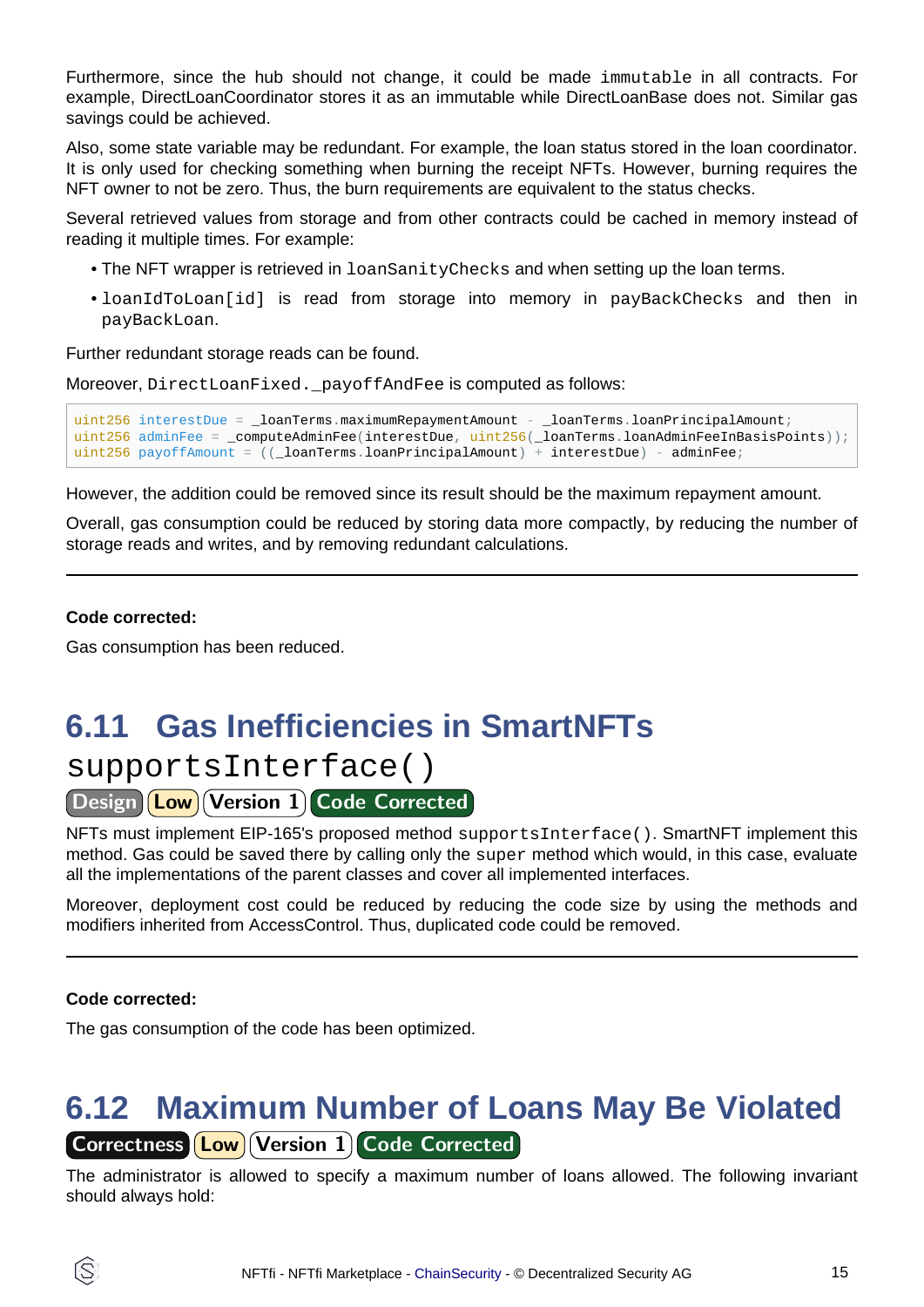totalActiveLoans <= maximumNumberOfActiveLoans

However, that could be violated. Assume that these are equal. Then, the administrator calls updateMaximumNumberOfActiveLoan to reduce the maximum number of active loans. Ultimately, the invariant could be violated.

#### **Code corrected:**

An additional check was added to ensure that the invariant does not break.

### <span id="page-15-0"></span>**6.13 Maximum Repayment Amount** Correctness **Low** Version 1 Code Corrected

The maximum repayment amount is specified by the lender. For both existing loan types this is value is relevant for accepting an offer while unused for accepting listings. The maximum repayment amount is calculated as the sum of the principal loan amount and the interest rate. However, that could be irritating for lenders as they could expect the maximum repayment amount specified by them to be used as the maximum.

Furthermore, in the pro-rated contract, renegotiation could lead to a scenario where the interest could grow even after time has elapsed since the interest rate is not modified.

#### **Code corrected:**

The maximum repayment amount specified by the lender is now always used. Also, the interest rate is now updated for the pro-rated loan.

# <span id="page-15-1"></span>**6.14 Not Using** safeTransfer **for ERC-20 Transfers**

Design **Low** Version 1 Code Corrected

Since not all ERC-20 tokens adhere to the standard, it is recommended to use safeTransferFrom such that interactions with a broader range of tokens are possible. However, the transfer of the renegotiation fee does not use the safe operation.

#### **Code corrected:**

safeTransferFrom is now used.

### <span id="page-15-2"></span>**6.15 Renegotiation on Wrong Contract Possible** Design **Low** Version 1 Code Corrected

Renegotiation is a feature that allows the lender to give the borrower an alternative offer after the loan has been created. However, it could be possible to renegotiate a loan on the wrong contract.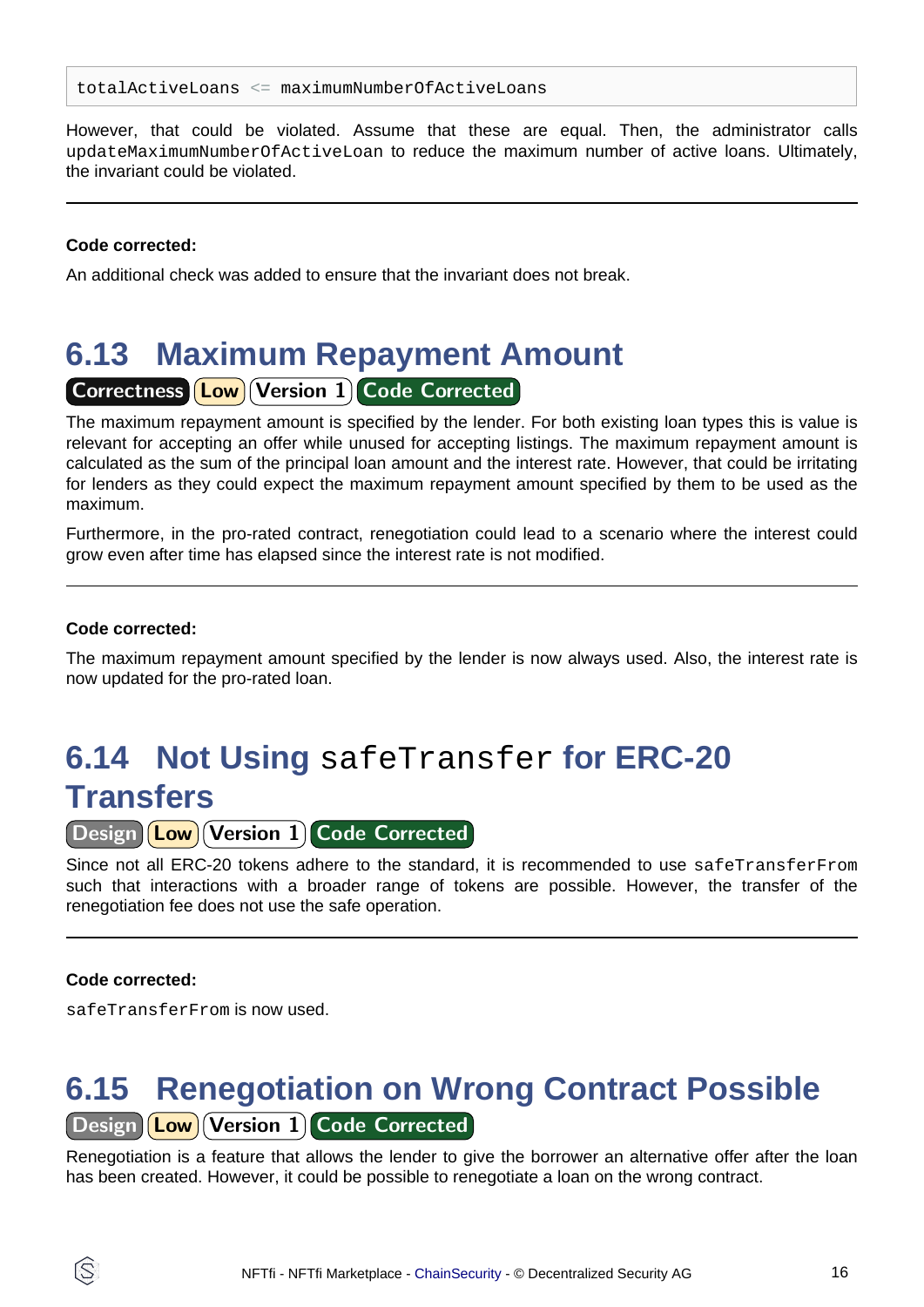This becomes possible if the maximum loan duration is greater than the current block timestamp and no renegotiation fee is charged.

- 1. Lender and borrower agree on a direct fixed loan.
- 2. Lender signs the renegotiation with a high new loan duration for the pro-rated contract.
- 3. The borrower calls renegotiate on the pro-rated loan contract.
- 4. The correct SmartNFT ID is fetched from the shared coordinator while the loan data is empty as it is stored per lending contract.
- 5. Thus, if the maximum loan duration and the new loan duration are sufficiently high and the renegotiation fee is 0 (no ERC-20 transfer occurs), all checks pass.

However, as the NFT wrappers are not initialized, this leads to unnecessary state modifications while funds cannot be transferred.

#### **Code corrected:**

Now, the loan contract is compared to the stored contract in the loan coordinator disallowing such wrong renegotiations.

### <span id="page-16-0"></span>**6.16 Repetitive Validation on Batch Child Transfer** Design (Low) Version 1 Code Corrected

safeBatchTransferChild() allows children of a token to be batch transferred. msg.sender is validated in each loop iteration to be the root owner of  $tokenId$ . However, since only the children of one token id can be batch transferred at once, it is sufficient to validate only once. Ultimately, storage reads and, hence, gas consumption could be reduced.

#### **Code corrected:**

The method has been optimized.

## <span id="page-16-1"></span>**6.17 Specification Mismatch**

#### **Correctness Low Version 1 Specification Changed**

The code has several occurrences of specification mismatch. Some examples are:

- DirectLoanProRated.\_setupLoanTermsListing documents that it is a fixed loan.
- ERC998TopDown.childExists specifies that it returns true if a child exists. However, in the extended classes this will return false for ERC-1155 tokens.
- ERC998TopDown.ownerOfChild specifies that parameter tokenId while it has only parameter childTokenId.

#### **Specification changed:**

ĺS

The specification has been updated.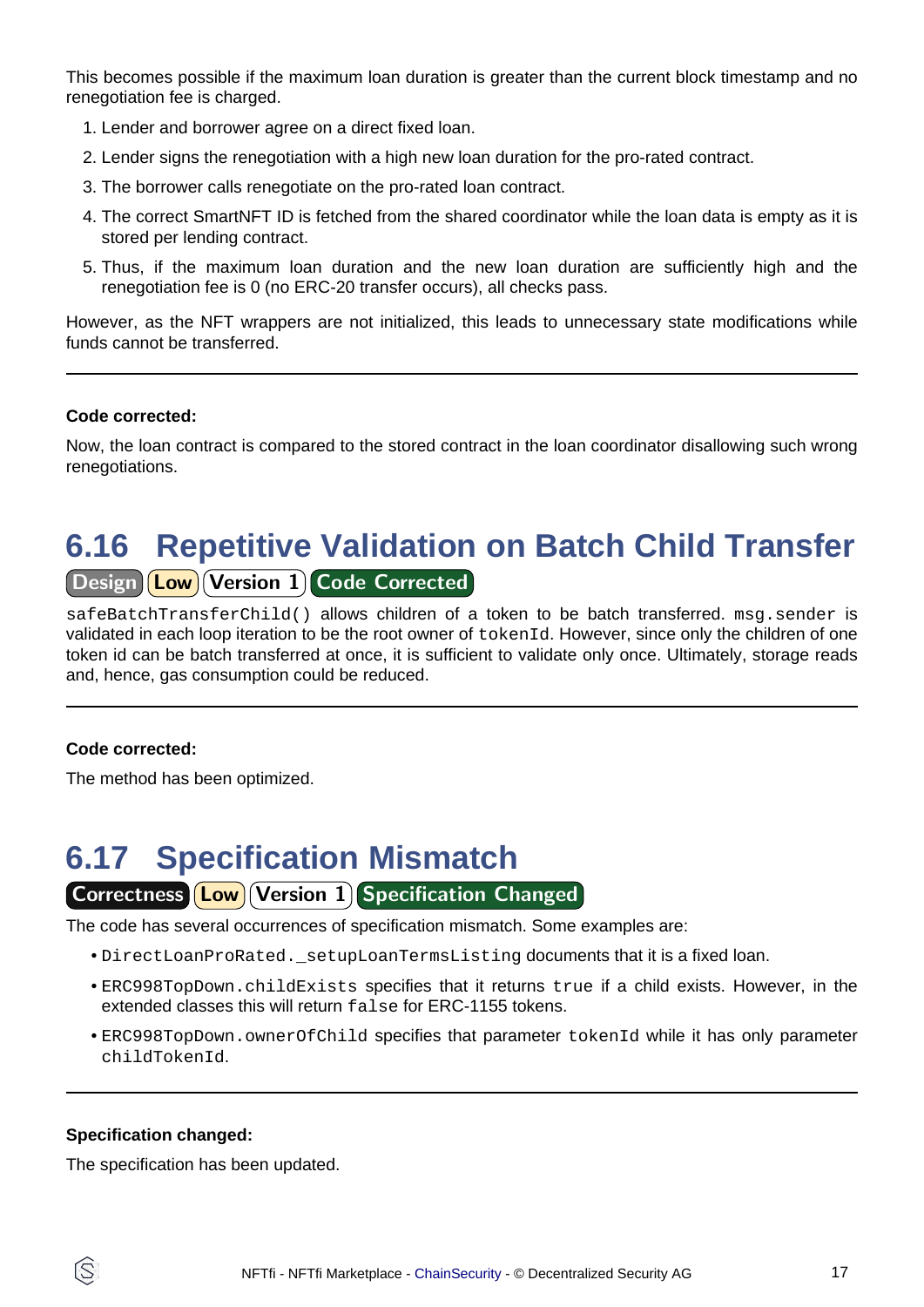# <span id="page-17-0"></span>**7 Notes**

We leverage this section to highlight further findings that are not necessarily issues. The mentioned topics serve to clarify or support the report, but do not require an immediate modification inside the project. Instead, they should raise awareness in order to improve the overall understanding.

# **7.1 Fee Avoidance**

#### **Note Version 1**

The liquidation allows the administration fees to be avoided as follows:

- 1. The borrower transfers his receipt to a contract. As long as the lender has transferred his receipt to the contract, the borrower can withdraw his receipt.
- 2. The lender signs a renegotiation and approves the cheating contract.
- 3. The lender calls the cheating contract method that takes the renegotiation and the renegotiation parameters as arguments (and checks whether the parameters are fair).
- 4. The contract, having the obligatory note, calls renegotiate.
- 5. The contract pulls the promissory note from the lender.
- 6. The loan gets liquidated and the contract holds the NFT collateral.
- 7. The cheating contract implements a payback function that is cheaper for the borrower and more profitable for the lender (splitting the admin fee). Moreover, as a safeguard for the lender it implements a liquidation function.

Ultimately, no fees are distributed to the administration while the lender and borrower could profit.

This behaviour cannot occur anymore. Since only EOA addresses could hold a SmartNFT in such a case, the lender would need to trust the borrower.

### **7.2 Front-running Offers**

#### **Note Version 1**

Alice may receive an Offer of Bob for an ERC-1155 token. Charlie could call acceptOffer() with Bob's signature which would initiate a loan between Bob and Charlie for the same ERC-1155 token. However, Bob's intend could have been to only allow Alice to take a loan from him. From the discussions with NFTfi, it was clarified that the ERC-1155 tokens to be supported are the ones that have at most one token per ID.

Hence, governance needs to be careful when whitelisting ERC-1155 contracts.

# **7.3 Outdated Compiler Version**

**Note Version 1** 

ÍŜ

The solc version is fixed in the hardhat configuration to version  $0.8.4$ . At the time of writing the most recent Solidity release is version 0.8.7.